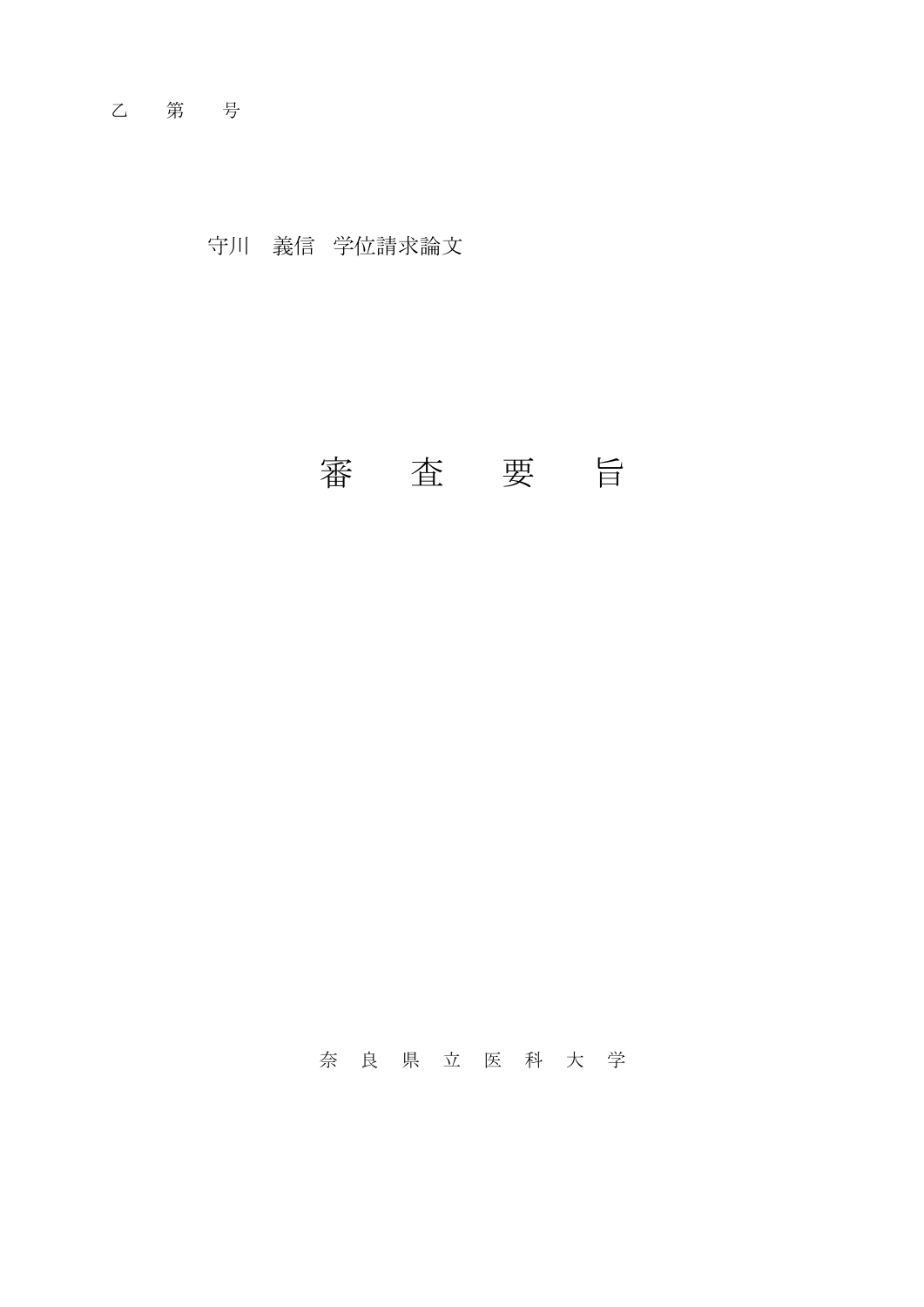## 論 文 審 査 の 要 旨 及 び 担 当 者

| 論文審査担当者 | 委員長      | 教授 | 鶴屋 和彦 |    |
|---------|----------|----|-------|----|
|         | 委員       | 教授 | 高橋    | 裕  |
|         | 委員(指導教員) | 教授 | 斎藤    | 能彦 |

主論文

Handgrip Strength is an Independent Predictor of Cardiovascular Outcomes in Diabetes Mellitus

握力は、糖尿病患者の心血管イベントの独立した予測因子である

Yoshinobu Morikawa, Rika Kawakami, Manabu Horii, Yuta Yamamoto,

Matahiro Yabuta, Yoshihiko Saito.

International Heart Journal. 2021;62(1):50-56.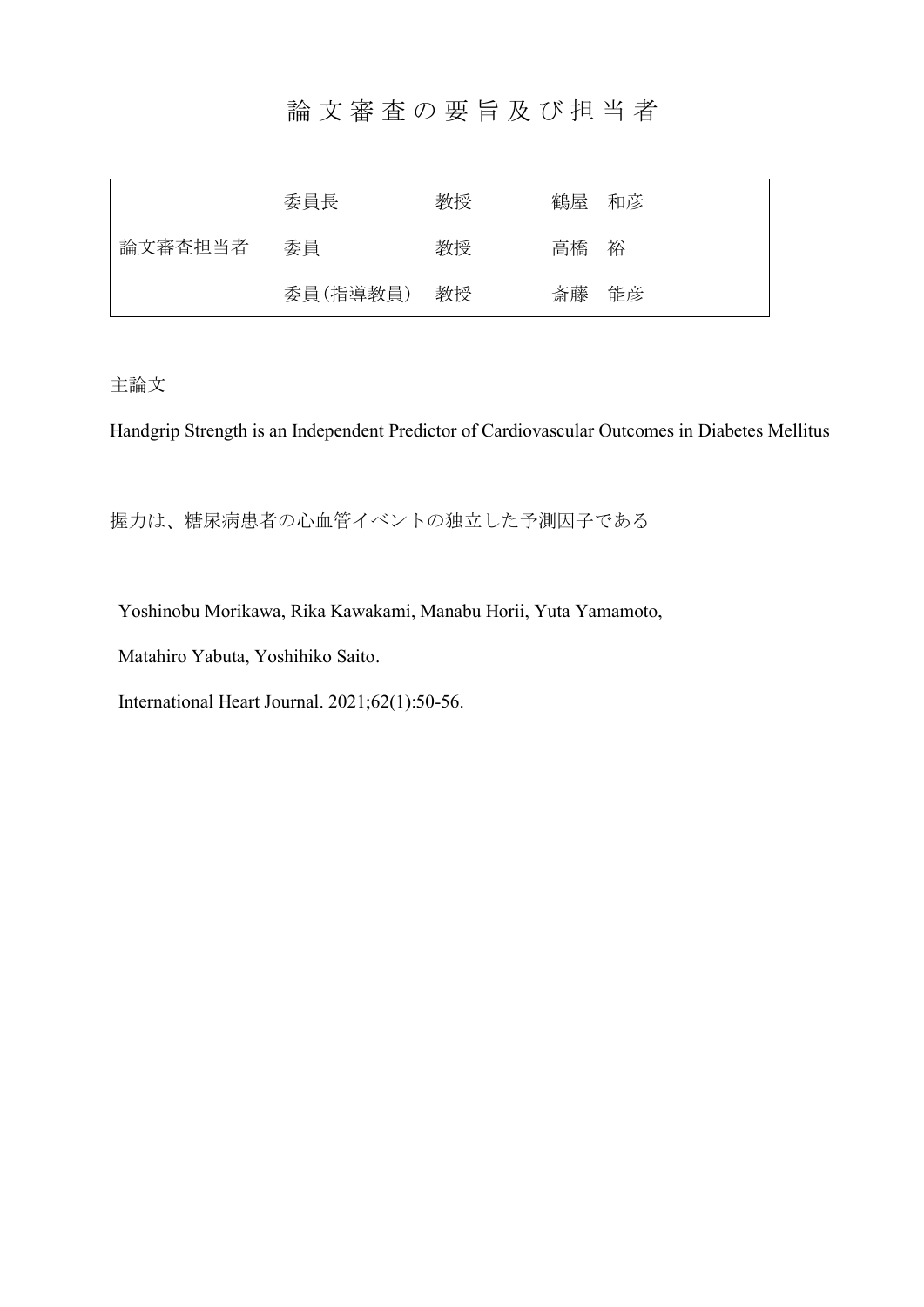## 論文審査の要旨

申請者は、2 型糖尿病の教育入院患者 161 例を対象に、サルコペニアや握力と心血管 イベントの関係について検討した。主要評価項目は MACE(心血管死、致命的でない心 筋梗塞、不安定狭心症、新たに発症した狭心症、心不全及び脳卒中)の複合事象で、非 サルコペニア群と比較しサルコペニア群では、MACE のリスクが有意に高く,コックス 比例ハザードの多変量解析において、CAVI (cardio-ankle vascular index) と握力が MACE の独立した予測因子として特定された。

本研究は、心血管疾患の病歴がない糖尿病患者において、心血管イベントの予測因子 としてサルコペニアの指標である握力の有用性を示唆した初めての報告で、フレイル症 例に対する運動療法の効果指標としての握力の意義を新たに提唱できた点で評価でき る。市中病院に勤務しながら入院患者のデータを収集・解析し、論文として発表したこ とについても高く評価できる。公聴会の発表は、要点が要領よくまとめられ、非常にわ かりやすかった。質疑応答についても、通常関連する糖尿病、高血圧、脂質異常などが 今回関連因子にならなかった理由、男女別の解析、握力と運動習慣、研究の目的と検討 方法、サルコペニアが内皮機能障害に関連する機序などついて質問され、本研究の限界 とともに十分な考察を含めて適切かつ明快に回答が行われた。以上より、本研究は医学 博士の学位に十分値する非常に有益な研究と評価する。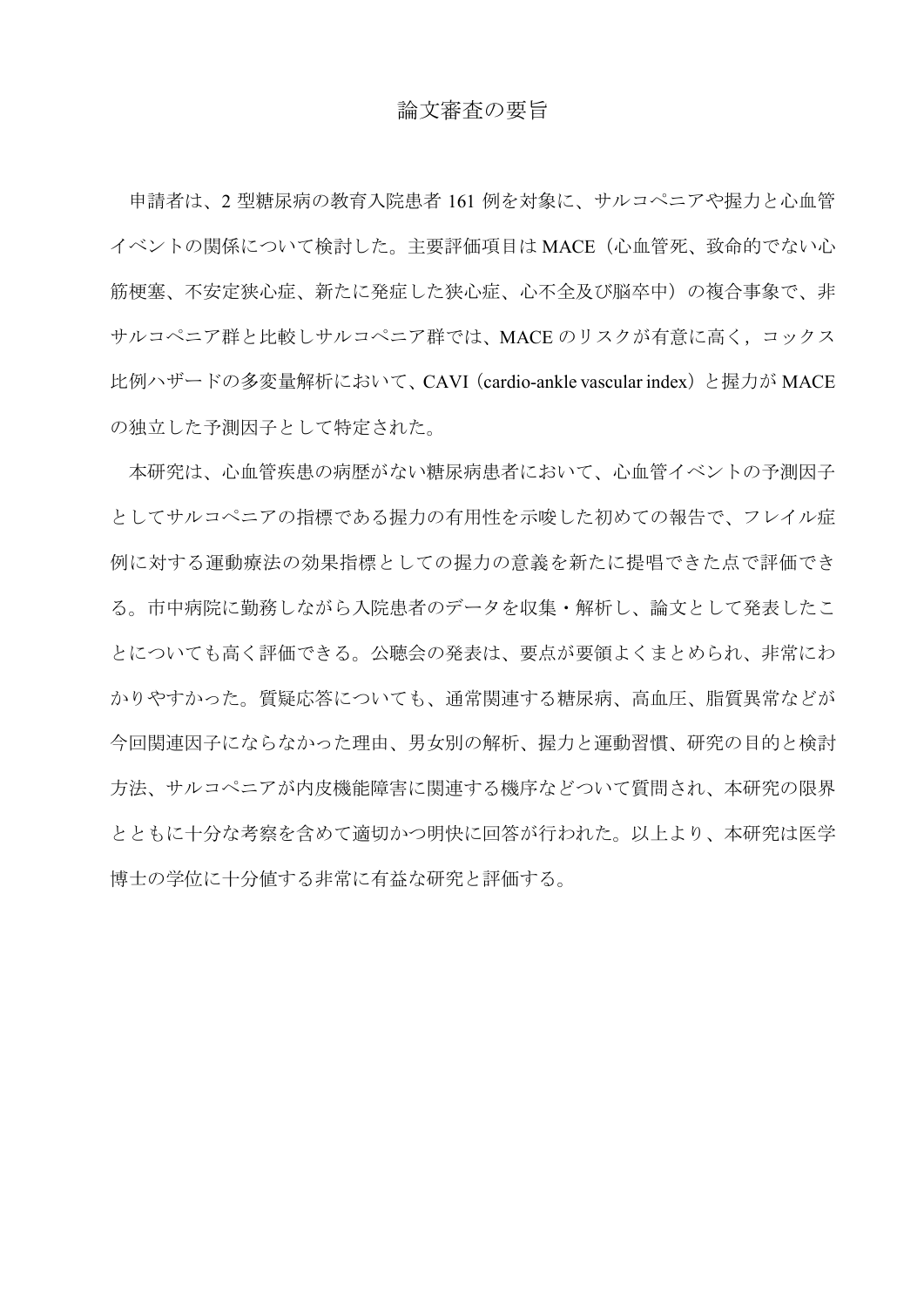- 1. Aerobic interval exercise training in the afternoon reduces attacks of coronary spastic angina in conjunction with improvement in endothelial function, oxidative stress, and inflammation Morikawa Y, Mizuno Y, Harada E, Katoh D, Kashiwagi Y, Morita S, Yoshimura M, Uemura S, Saito Y, Yasue H. Coron Artery Dis. 2013 May;24(3):177-182.
- 2. Morphological features of coronary arteries in patients with coronary spastic angina: assessment with intracoronary optical coherence tomography Morikawa Y, Uemura S, Ishigami K, Soeda T, Okayama S, Takemoto Y, Onoue K, Somekawa S, Nishida T, Takeda Y, Kawata H, Horii M, Saito Y. Int J Cardiol. 2011 Feb 3;146(3):334-340.